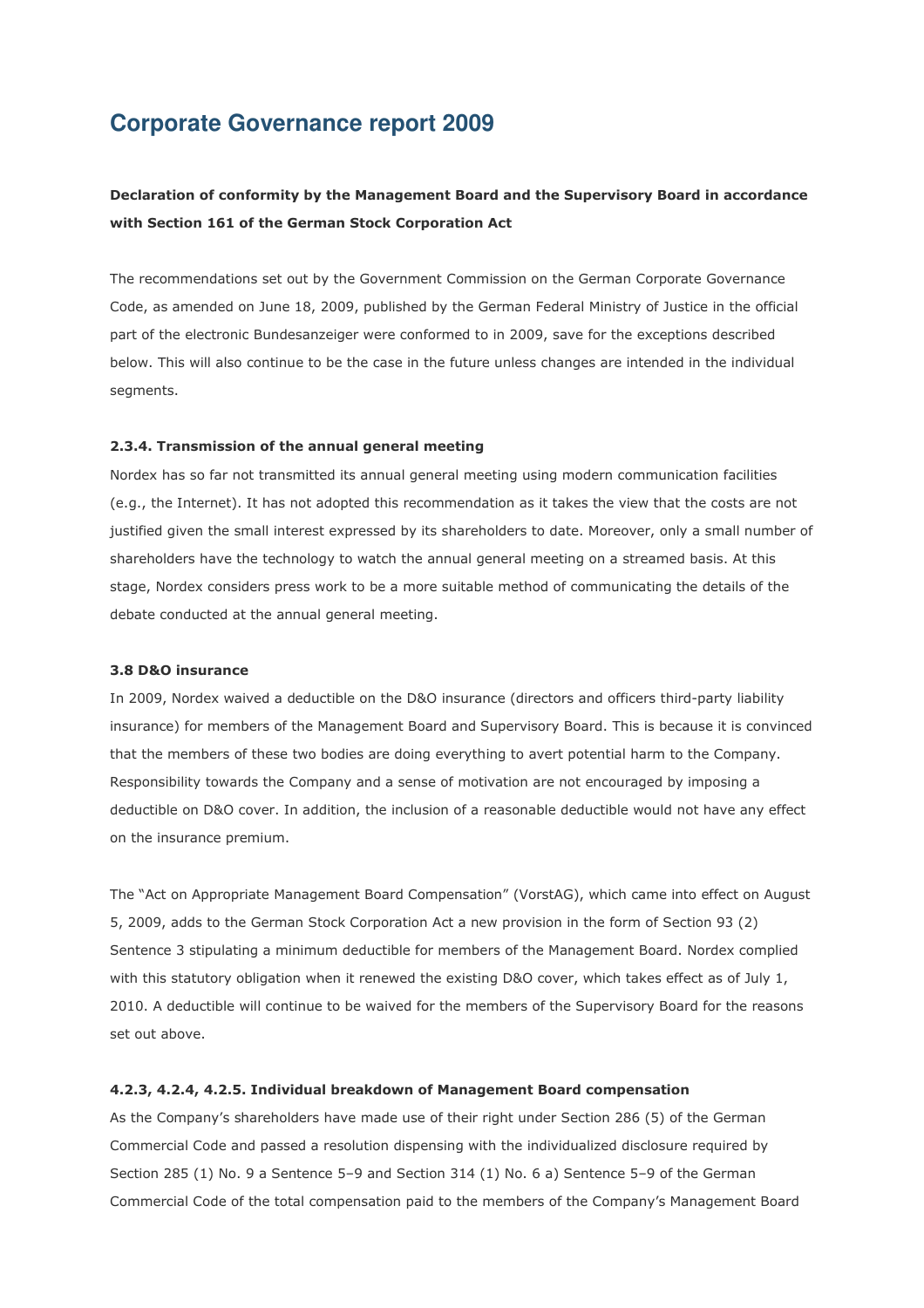for a period of five years commencing on January 1, 2006, i.e., up to and including the 2010 fiscal year, Nordex continues to refrain from individualizing the compensation paid to members of the Management Board, including benefits received by third parties in consideration of the performance of their duties in this capacity. The Company does not believe that the details of the compensation system constitute information of central importance for the capital markets.

However, the Company wishes to state that all members of the Management Board hold shares in Nordex AG. As of December 31, 2009, the number of shares held were as follows:

Thomas Richterich (CEO) holds 20,000 shares directly and a further 206,143 shares via a dormant subparticipation (without any voting or selling rights) in CMP Fonds 1 GmbH, Berlin. In addition, Thomas Richterich (CEO) is entitled to a share of the proceeds from any sale of the shares held in the Company by CMP Capital Management Partners and Goldman Sachs (excess profit participation). Carsten Pedersen (CSO) holds 30,463 shares directly and 2,360,221 million shares indirectly via his 50% stake in CJ Holding ApS, Denmark (parent company of Nordvest A/S). Dr. Eberhard Voß (CTO) directly holds 1,000 shares.

#### **5.4.5 Compensation of the Supervisory Board**

Each member of the Supervisory Board is entitled to fixed remuneration of EUR 15,000 in consideration of the performance of their duties for each full year in which they are members of the Supervisory Board, plus reimbursement of all costs incurred in the performance of their duties. In addition, each member of the Supervisory Board receives variable compensation calculated according to the proportion of the consolidated net profit less net financial result (EBIT) in consolidated sales (EBIT margin) for the year in question. The individualized compensation paid to members of the Supervisory Board is set out in the Company's bylaws (www.nordex-online.com/de/investor-relations/veroeffentlichungen.html). The Chairman of the Supervisory Board receives twice, and his deputy one-and-a-half times, the sum total of the fixed and variable compensation.

#### **4.3.2. and 5.5.2 Potential conflicts of interest**

Three members of the Nordex SE Supervisory Board hold management functions with the Company's business partners. One member of the Management Board holds shares in a business partner. There were no material conflicts of interest in any of these cases.

# The details are as follows:

Siempelkamp Gießerei GmbH & Co. KG supplies Nordex with cast parts for wind turbines. As the parent company of the Siempelkamp Group, G. Siempelkamp GmbH & Co. KG is the sole shareholder of Siempelkamp Gießerei GmbH & Co. KG. In his capacity as the spokesman of the management board of G. Siempelkamp GmbH & Co. KG, Dr. Hans Fechner, who was a member of Nordex AG's Supervisory Board up until February 22, 2009, is not involved in the operative decisions of Siempelkamp Gießerei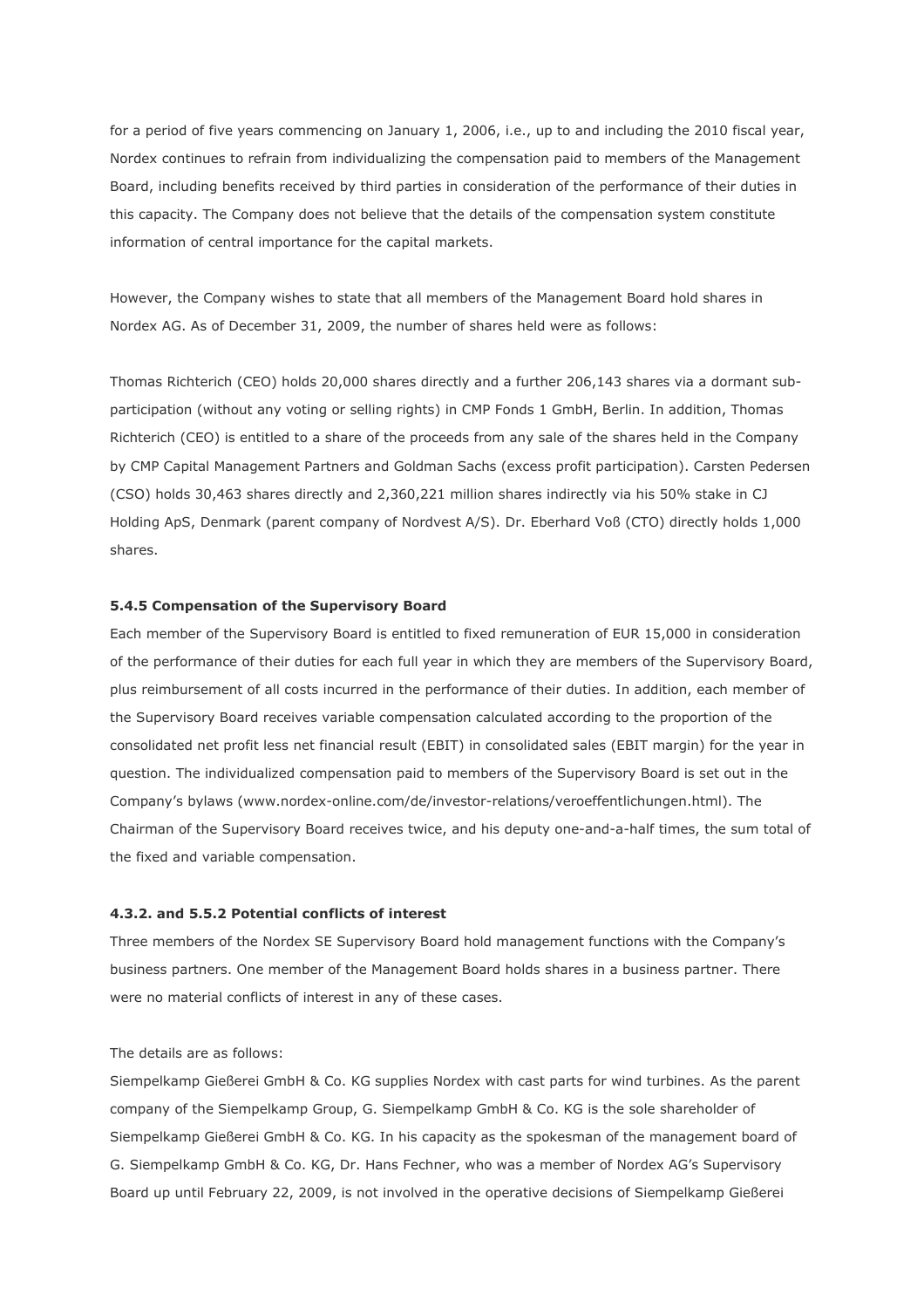GmbH & Co. KG and does not exert any specific influence on these business relations.

Martin Rey, a member of Nordex AG's Supervisory Board, is managing director of Babcock & Brown GmbH, Munich. In 2009, companies in the Babcock & Brown Group acquired wind turbines from Nordex. Mr. Rey was not personally involved in the contractual negotiations between Nordex and Babcock & Brown and did not exercise any material influence on these.

Mr. Jan Klatten is an indirect shareholder and chairman of the supervisory board of asturia Automotive Systems AG, Munich, with which Nordex entered into a joint development contract on January 13, 2009. This contract was subject to approval by the Supervisory Board. This approval was granted at the meeting of February 18, 2009 without Mr. Klatten's participation.

Management Board member Carsten Pedersen holds a share in Skykon Give A/S (formerly Welcon A/S). In the year under review, Skykon was a supplier of towers to the Nordex Group. The purchasing relations with Skykon comply strictly with arms-length requirements. Orders are placed only after intensive comparisons of prices and services. Mr. Pedersen in his capacity as Chief Sales Officer is not involved in these decisions. As Skykon is one of the most efficient producers of towers in northern Europe, it has been one of Nordex's suppliers for many years.

Finally, it should be noted that the members of the Supervisory Board hold personal mandates with duties of confidentiality.

## **7.1.2 Reporting dates**

Nordex complies with the follow-up admission rules stipulated for the Prime Standard. These transparency standards formulated by Deutsche Börse are among the strictest in Europe. Among other things, the stockmarket rules stipulate that annual reports must be published within four months and quarterly reports within two months of the end of the period to which they refer. Nordex believes that the 90/45-day rule provided for in the code does not necessarily heighten transparency. Moreover, the billing practices in the mechanical and plant-engineering sector make it difficult to comply with shorter reporting deadlines. The Company therefore published its quarterly reports within the usual period of 60 days after the end of the period in question in 2009. However, the aforementioned periods stipulated by the Corporate Governance Code will be observed as of 2010.

#### **7.1.3 Disclosures on stock option program**

At the annual general meeting held on May 27, 2008 a resolution was passed to create Contingent Capital II in an amount of EUR 1,500,000. It is used solely to settle subscription rights under the stock options granted to executives and employees of the Company and the domestic and non-domestic members of the Nordex Group, members of the management bodies of the Nordex Group companies and members of the Company's Management Board granted on or before December 31, 2012, in accordance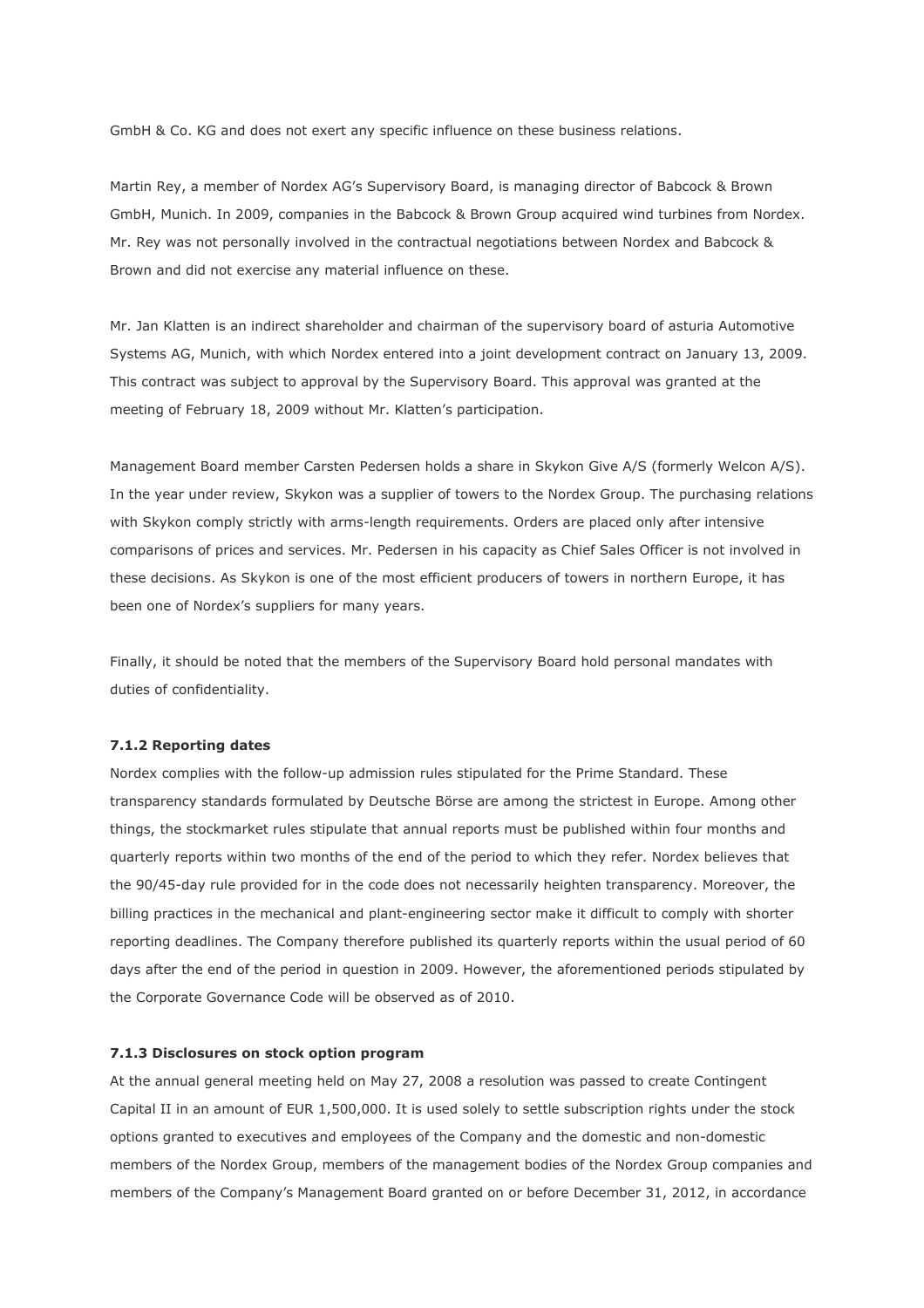with the authorization granted by the shareholders at the annual general meeting on May 27, 2008, for the purposes of motivating them and bonding them to Company and the Nordex Group.

A maximum of 1,500,000 options are to be granted under the option plan. Of these options, (a) a maximum of 550,000 are to be granted to executives and employees of the Company as well as domestic and non-domestic Nordex Group companies who are not members of the management bodies of the Company or any of the Nordex Group companies, (b) a maximum of 100,000 to members of the management bodies of domestic and non-domestic Nordex Group companies who are not members of the Company's Management Board, and (c) a maximum of 850,000 to members of the Company's Management Board.

The individual entitled persons within the above-mentioned groups and the volume of the options to be granted to them are determined by the Management Board within the scope of the terms and conditions for the grant of options. In doing so, it takes account of the individual performance and capabilities of the individual entitled persons. The eligible persons among the members of the Company's Management Board and the volume of subscription rights to be offered to them are determined at the due discretion of the Supervisory Board in light of eligible parties' individual performance and capabilities and, in particular, in the interests of binding such members of the Management Board to the Company who are otherwise not directly or indirectly involved in the Company as a result of third-party services with respect to their activity on the Management Board.

Subject to an adjustment as a result of a corporate measure, one option entitles the holder to acquire one bearer share issued by Nordex AG in accordance with terms of the stock option program. When the option is exercised, an exercise price per share is paid unless the Company waives its right to request cash settlement. There is no legal or constructive cash settlement obligation on the part of the Company towards option holders.

The exercise price equals the arithmetic mean of the Xetra closing prices as quoted on the Frankfurt Stock Exchange (or any replacement system comparable in terms of its function) over the previous ten trading days for Nordex ordinary voting shares with full participation in the Company's profit and assets.

The options vest no earlier than three years upon being granted, and are forfeited if the employment contract expires within this period. The options may only be exercised during two windows per year ("exercise period") in the following two years. The exercise periods are as follows:

- the first 28 days after the day on which the Company announces its final results for the previous year
- the first 28 days after the day on which the Company announces its final results for the second quarter of the current year.